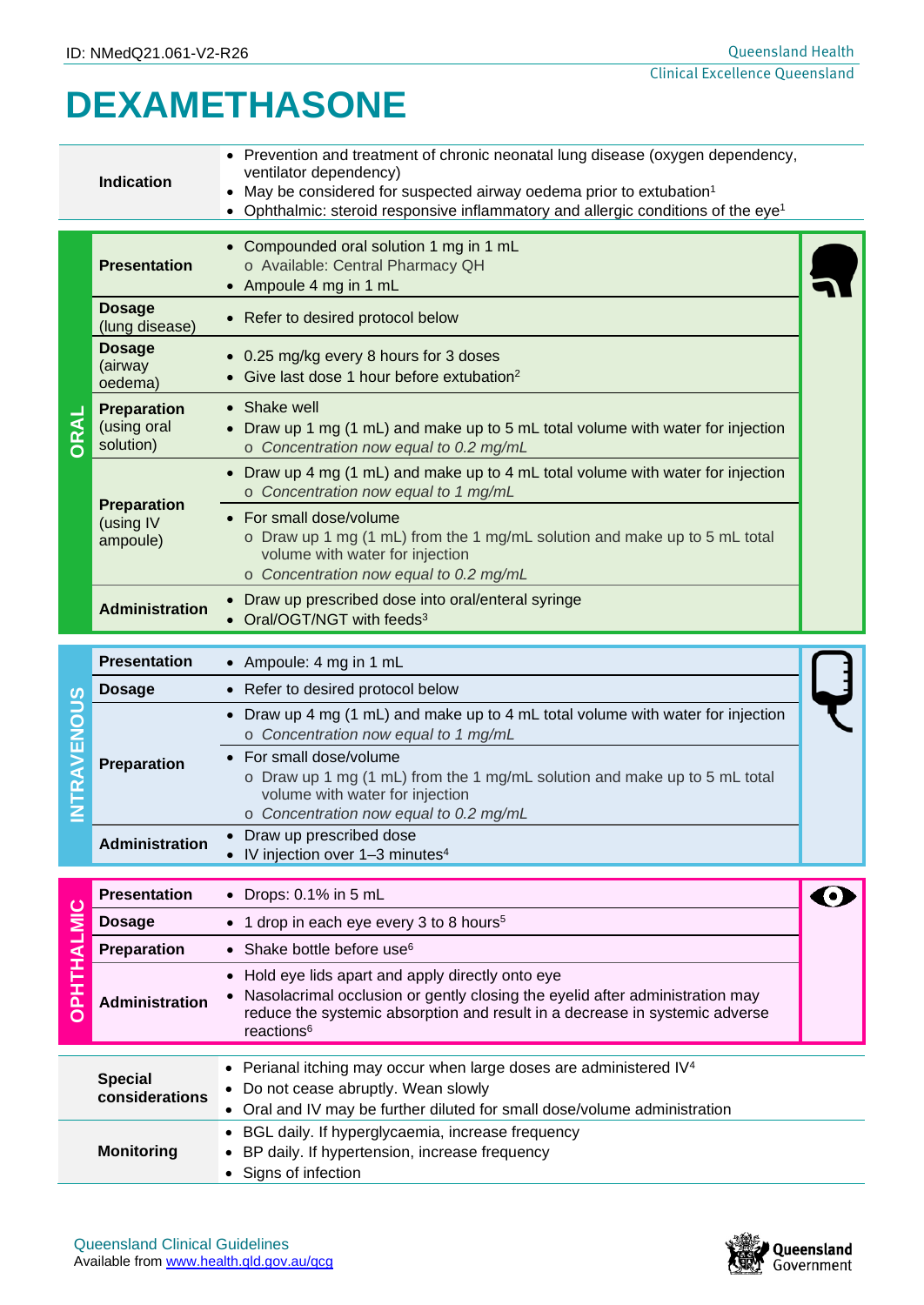| <b>Compatibility</b> | • Fluids<br>$\circ$ 5% glucose <sup>4</sup> , 0.9% sodium chloride <sup>4</sup><br>• Y-site<br>o Aciclovir <sup>4</sup> , amikacin <sup>4</sup> , atracurium <sup>4</sup> , aztreonam <sup>4</sup> , cefalotin <sup>4</sup> , cefazolin <sup>4</sup> , cefotaxime <sup>4</sup> ,<br>cefoxitin <sup>4</sup> , ceftazidime <sup>4</sup> , ceftriaxone <sup>4</sup> , cisatracurium <sup>4</sup> , dexmedetomidine <sup>4</sup> , dopamine <sup>4</sup> ,<br>fentanyl <sup>4</sup> , filgrastim <sup>4</sup> , fluconazole <sup>4</sup> , foscarnet <sup>4</sup> , furosemide <sup>4</sup> , glyceryl trinitrate <sup>4</sup> ,<br>granisetron <sup>4</sup> , heparin sodium <sup>4</sup> , hydrocortisone sodium succinate <sup>4</sup> , hydromorphone <sup>4</sup> ,<br>linezolid <sup>4</sup> , morphine sulfate <sup>4</sup> , paracetamol <sup>4</sup> , pethidine <sup>4</sup> , piperacillin-tazobactam (EDTA-<br>free) <sup>4</sup> , potassium chloride <sup>4</sup> , ranitidine <sup>4</sup> , sodium bicarbonate <sup>4</sup> , sodium nitroprusside <sup>4</sup> ,<br>suxamethonium <sup>4</sup> , vancomycin <sup>4</sup> , zidovudine <sup>4</sup> |
|----------------------|-----------------------------------------------------------------------------------------------------------------------------------------------------------------------------------------------------------------------------------------------------------------------------------------------------------------------------------------------------------------------------------------------------------------------------------------------------------------------------------------------------------------------------------------------------------------------------------------------------------------------------------------------------------------------------------------------------------------------------------------------------------------------------------------------------------------------------------------------------------------------------------------------------------------------------------------------------------------------------------------------------------------------------------------------------------------------------------------------------------------------------------------------------------------|
| Incompatibility      | • Fluids<br>$\circ$ No information <sup>4</sup><br>• Drugs<br>$\circ$ Amiodarone <sup>4</sup> , calcium chloride <sup>4</sup> , calcium gluconate <sup>4</sup> , caspofungin <sup>4</sup> , ciprofloxacin <sup>4</sup> ,<br>dobutamine <sup>4</sup> , erythromycin <sup>4</sup> , esmolol <sup>4</sup> , gentamicin <sup>4</sup> , haloperidol lactate <sup>4</sup> , magnesium<br>sulfate <sup>4</sup> , midazolam <sup>4</sup> , mycophenolate mofetil <sup>4</sup> , protamine <sup>4</sup> , rocuronium <sup>4</sup> , tobramycin <sup>4</sup>                                                                                                                                                                                                                                                                                                                                                                                                                                                                                                                                                                                                              |
| <b>Interactions</b>  | • Barbiturates and phenytoin may increase the metabolism of dexamethasone <sup>7</sup><br>• Antithyroid agents may decrease the metabolism of dexamethasone <sup>7</sup><br>• Caution with NSAIDs (ibuprofen, indomethacin)                                                                                                                                                                                                                                                                                                                                                                                                                                                                                                                                                                                                                                                                                                                                                                                                                                                                                                                                     |
| <b>Stability</b>     | • Ampoule<br>o Store below 25 °C. Protect from light <sup>7</sup><br>Oral solution<br>o Store below 25 °C. Stable until expiry date<br>o Discard 4 weeks after opening or as per local infection control policy (limited evidence)<br>• Drops<br>o Store below 25 °C <sup>6</sup><br>$\circ$ Discard 4 weeks after opening <sup>6</sup>                                                                                                                                                                                                                                                                                                                                                                                                                                                                                                                                                                                                                                                                                                                                                                                                                         |
| <b>Side effects</b>  | • Blood pathology: hyperglycaemia <sup>1</sup> , hypokalemia <sup>1</sup> , hypertriglyceridemia <sup>1</sup><br>• Circulatory: myocardial hypertrophy and outflow obstruction may occur with higher doses<br>and prolonged courses <sup>1</sup><br>Endocrine: adrenal insufficiency associated with higher doses (initial more than 0.2<br>mg/kg/day) and longer courses (more than14 days)<br>Immune: increased risk of infection <sup>1</sup><br>• Eye: Raised intraocular pressure <sup>6</sup> , corneal perforation <sup>6</sup> , secondary ocular herpes<br>simplex <sup>6</sup> , periorbital oedema <sup>6</sup><br>• Early administration (less than 8 days of age) higher blood pressure, bleeding from the<br>stomach or bowel, perforation of the bowel, excessive glucose in the bloodstream, and<br>increased risk of cerebral palsy at follow-up <sup>8</sup><br>• Late administration (after seven days of age) short-term side effects such as bleeding<br>from the stomach or bowel, higher blood pressure, and difficulty tolerating glucose <sup>9</sup>                                                                                  |
| <b>Actions</b>       | Synthetic adrenocorticosteroid with glucocorticoid activity <sup>7</sup><br>Anti-inflammatory and immunosuppressant activity <sup>7</sup><br>Principal metabolic actions are on gluconeogenesis, glycogen deposition and protein and<br>calcium metabolism <sup>7</sup>                                                                                                                                                                                                                                                                                                                                                                                                                                                                                                                                                                                                                                                                                                                                                                                                                                                                                         |
| <b>Abbreviations</b> | BGL: blood glucose level, BP: blood pressure, IV: intravenous, OGT: orogastric tube, NGT:<br>nasogastric tube, QH: Queensland Health                                                                                                                                                                                                                                                                                                                                                                                                                                                                                                                                                                                                                                                                                                                                                                                                                                                                                                                                                                                                                            |
| <b>Keywords</b>      | Chronic neonatal lung disease, postnatal corticosteroids, bronchopulmonary dysplasia,<br>BPD, dexamethasone eye drops                                                                                                                                                                                                                                                                                                                                                                                                                                                                                                                                                                                                                                                                                                                                                                                                                                                                                                                                                                                                                                           |

The Queensland Clinical Guideline *Neonatal Medicines* is integral to and should be read in conjunction with this monograph. Refer to the disclaimer. Destroy all printed copies of this monograph after use.

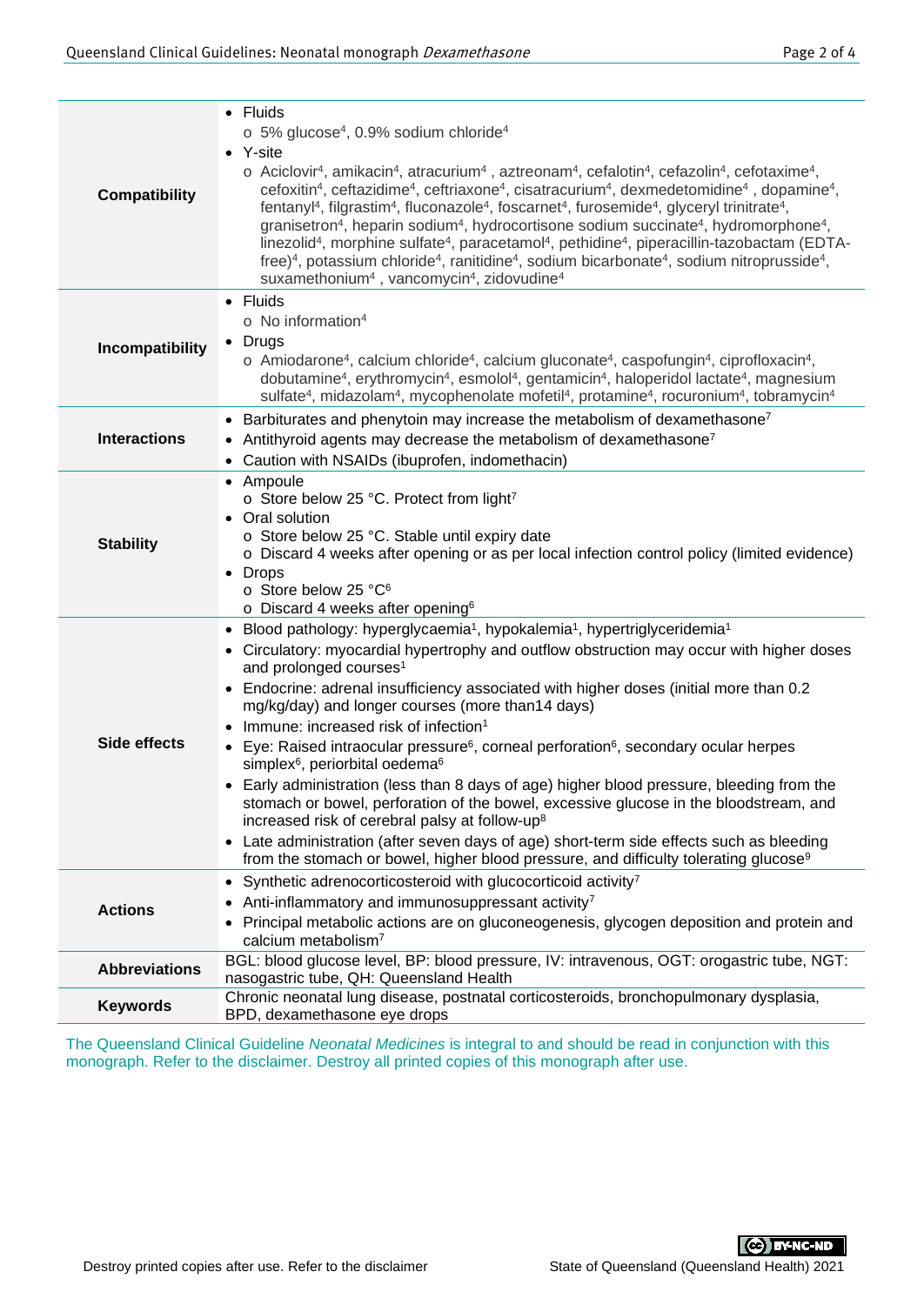## **Protocols for neonatal lung disease treatment (oral or IV)**

Base dosage on weight at Day 1 of treatment or birthweight (whichever is the greater). Do not alter dosage for weight changes during course.

## **DART Protoco**l 1

|                              | <b>Dose</b>   | <b>Frequency</b> | <b>Duration (days)</b> |
|------------------------------|---------------|------------------|------------------------|
| <b>rotocol</b>               | 0.075 mg/kg   | every 12 hours   | for 3 days             |
| ⊢<br>$\overline{\mathbf{R}}$ | $0.05$ mg/kg  | every 12 hours   | for 3 days             |
|                              | $0.025$ mg/kg | every 12 hours   | for 2 days             |
| $\Omega$                     | $0.01$ mg/kg  | every 12 hours   | for 2 days then cease  |

#### **12 day course**<sup>2</sup>

|                                | <b>Dose</b>  | <b>Frequency</b> | <b>Duration (days)</b> |
|--------------------------------|--------------|------------------|------------------------|
| course                         | $0.25$ mg/kg | every 12 hours   | for 3 days             |
|                                | $0.15$ mg/kg | every 12 hours   | for 3 days             |
| day<br>$\overline{\mathbf{A}}$ | $0.1$ mg/kg  | every 12 hours   | for 3 days             |
|                                | $0.05$ mg/kg | every 12 hours   | for 3 days then cease  |

#### **30 day course**

|                                        | <b>Dose</b>                   | <b>Frequency</b> | <b>Duration (days)</b> |
|----------------------------------------|-------------------------------|------------------|------------------------|
| course<br><u>day</u><br>$\frac{1}{30}$ | $0.15$ mg/kg                  | every 12 hours   | for 3 days             |
|                                        | $0.135$ mg/kg                 | every 12 hours   | for 3 days             |
|                                        | $0.12$ mg/kg                  | every 12 hours   | for 3 days             |
|                                        | $0.11$ mg/kg                  | every 12 hours   | for 3 days             |
|                                        | $0.1$ mg/kg<br>every 12 hours |                  | for 3 days             |
|                                        | $0.09$ mg/kg                  | every 12 hours   | for 3 days             |
|                                        | $0.08$ mg/kg                  | every 12 hours   | for 3 days             |
|                                        | $0.07$ mg/kg                  | every 12 hours   | for 3 days             |
|                                        | $0.065$ mg/kg                 | every 12 hours   | for 3 days             |
|                                        | $0.05$ mg/kg                  | every 12 hours   | for 3 days then cease  |

#### **6 week course**<sup>10</sup>

|                 | <b>Dose</b>                                                    | <b>Frequency</b> | <b>Duration (days)</b>                   |
|-----------------|----------------------------------------------------------------|------------------|------------------------------------------|
|                 | $0.25$ mg/kg                                                   | every 12 hours   | for 3 days                               |
| course          | $0.15$ mg/kg                                                   | every 12 hours   | for 3 days                               |
| week<br>$\circ$ | Then reduce dose by 10%<br>every 3rd day until<br>$0.05$ mg/kg | every 12 hours   | every 3rd day                            |
|                 | $0.05$ mg/kg                                                   | every 12 hours   | every other day for 6 days<br>then cease |